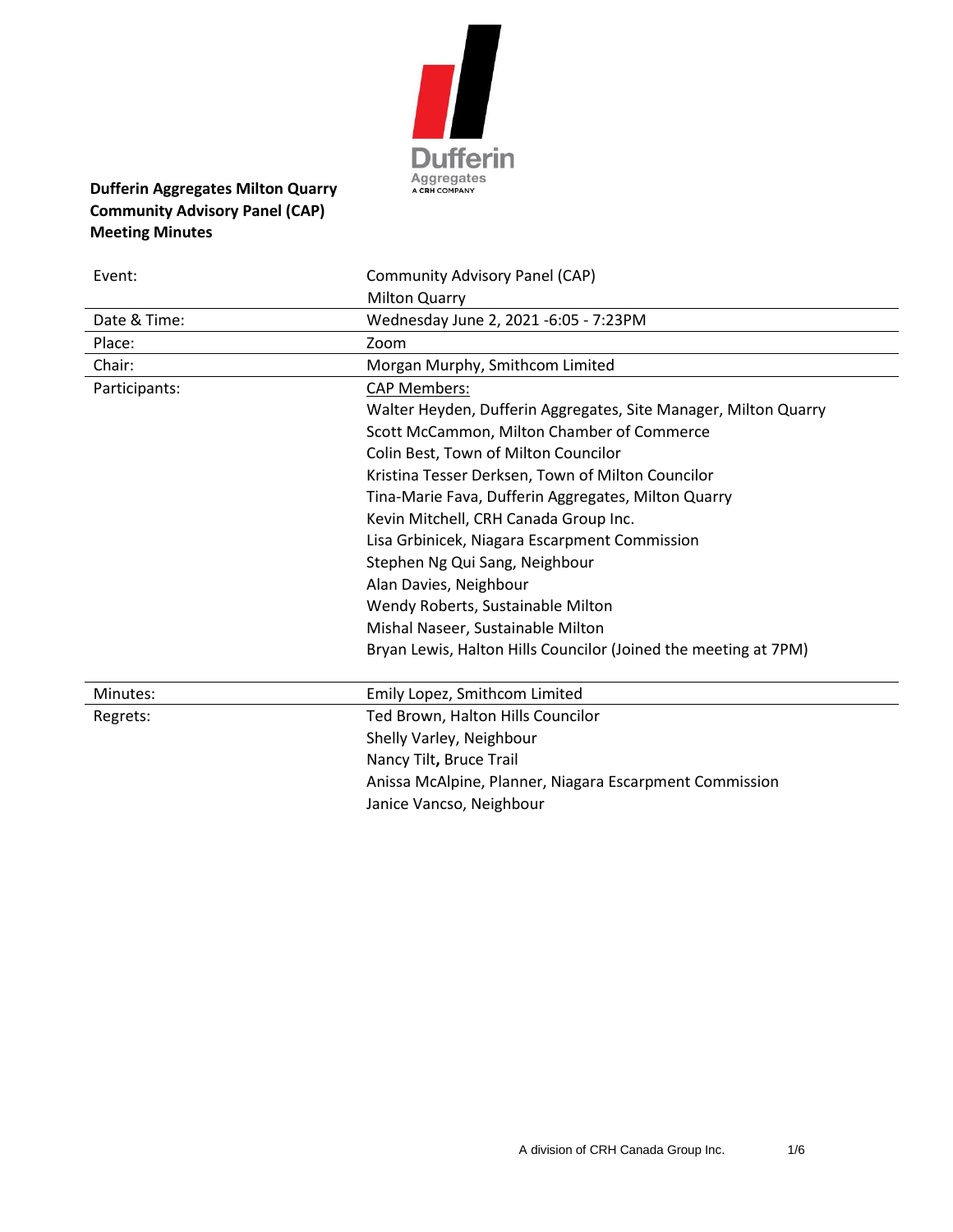### **Minutes**

Morgan welcomes new CAP member, Alan Davies, and invites all members to introduce themselves.

Morgan asks members to review the previous meeting minutes of March 3, 2021. Minor edits are adopted. Morgan calls for a motion to approve the meeting minutes of March 3, 2021

Scott motions, Kristina seconds the motion.

March 3, 2021 meeting minutes are approved.

Morgan invites guests Wendy Roberts and Mishal Naseer from Sustainable Milton to join the meeting.

Wendy provides background information on Sustainable Milton, a group that creates a culture of environmental stewardship and helps make Milton a more sustainable community. Wendy shares the vision, goals, events and actions of Sustainable Milton.

Mishal Nasser introduces how Sustainable Milton has been engaging local government to create their "green goals" program, which works with local businesses to celebrate sustainable achievements. She shares future planned projects and opportunities.

Morgan opens the floor to questions.

Kristina: You focused a lot on the collaborative aspect of your work. I'm wondering if there is research or data elements to your work, and if so, would you share this information with other groups? Specifically, waste stream data analysis?

Wendy: We use a format that Milton Environmental provided to us that tabulates the types of waste, such as plastic, that are being disposed of and we share this data with the Milton Environmental Network. They have an app in the works, and once that is finalized, we will have access to it. We will be able to take a photo and upload the information. I agree that there is no point in collecting that data if we aren't going to share it. I can connect you with Milton specific data.

Kristina: That's exactly what I'm looking for, thank you.

#### **ACTION: WENDY AND KRISTINA TO CONNECT ON MILTON ENVIRONMENTAL**

Morgan asks if there are any other questions for Wendy or Mishal. Sustainable Milton leaves the meeting.

Morgan invites Kevin and Walter to share an update on the 2021 Milton Quarry extension plans.

Walter shares the presentation slides featuring site maps from March 3, 2021, to use for reference.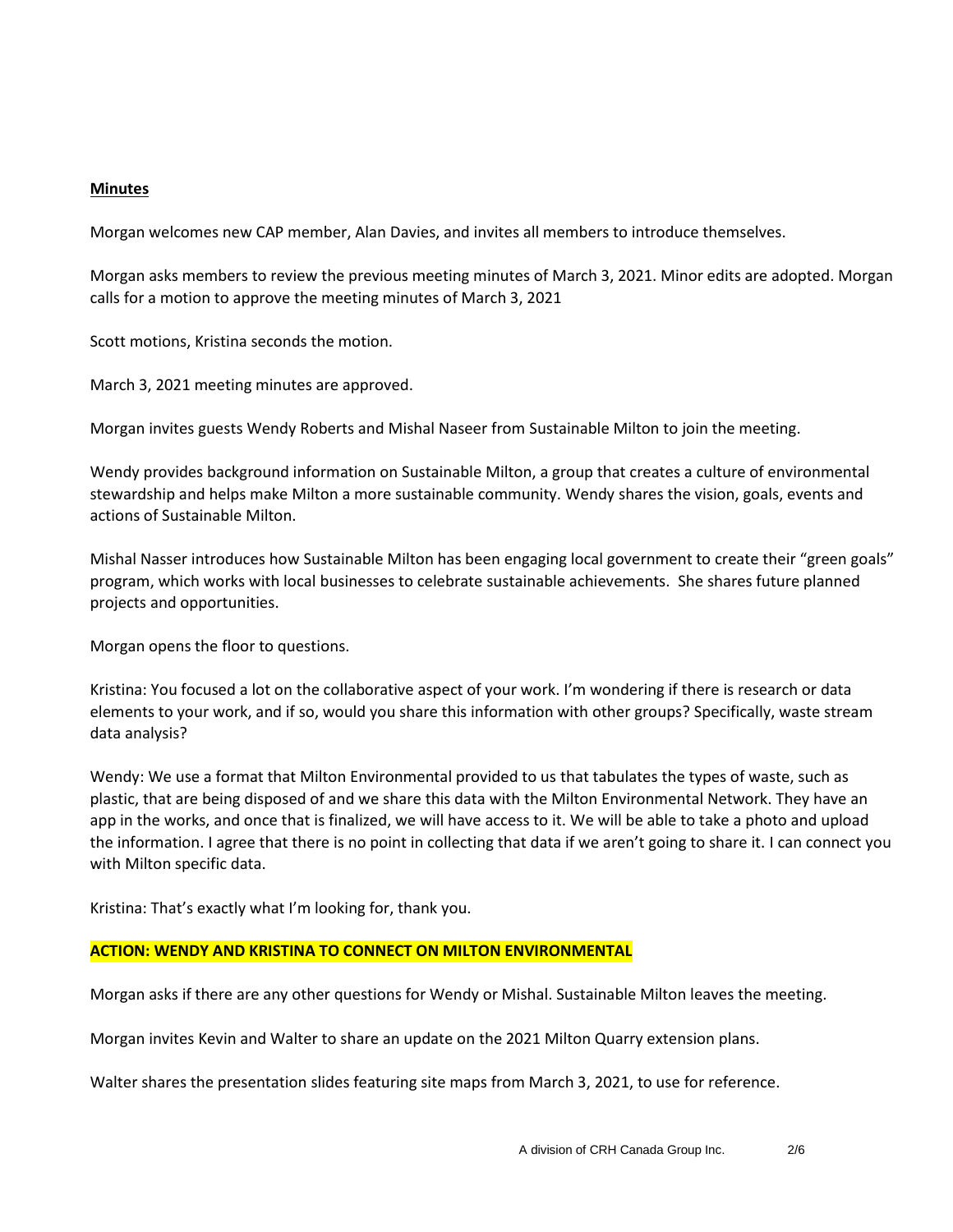Kevin points out the areas where Dufferin Aggregates are now finishing extraction and where reserves are being depleted - at the north-east end of the site.

Kevin: The proposed extension is going to be below this area - 16 hectares area. It will be a natural extension to what the east cell is now. For the most part that property has been sitting idle for many years. We are planning to file the application in July, and we've made it known to this community and all municipalities we deal with. This area is on the Halton side, but the materials would come through the Milton side. The Region of Halton Hills, Towns of Milton, Town of Halton Hills, the Niagara Escarpment Commission and Conservation Halton are the agencies that we've been working with. There are two processes we have to go through - one is under the Planning Act, and that is to deal with the municipalities on the official plan and the zoning to permit that extraction and the Niagara Escarpment Plan- they dictate what the land uses are and where and when extractions can be permitted. The other process is the Aggregate Resources Act.

Kevin: We've shared this information with the agencies - it's called the Joint Agency Review Team, or JART. We go through the official planned documents and we figure out what studies are needed. We then provide JART with our terms of reference on how we would execute those studies. The JART group observes your specific site and using their expertise, are able to ask other sites specific questions which are used to enhance generic documents. We are tailoring our reports to make sure we are addressing the comments from the JART team throughout the establishments of the terms of reference. We are planning for July.

Kevin: After we file the application, I envision that we will share parts of the application with this group over the length of the process, which will take several years. It won't change how the site is currently being run, however if the site becomes depleted then we won't have a need for the processing plant anymore, unless this is improved. If there is a gap in getting this approved, then we would likely take the equipment and move it to Acton, and the work here would be a smaller and slower operation. We are fine tuning all the technical reports. There are 13 in total, which will be shared and published on the public website.

Walter: In between now and the next meeting we can circulate a list of reports for the group.

## **ACTION ITEM: CIRCULATE A LIST OF REPORTS RELATED TO THE EXTENSION WITH THE CAP WHEN THEY ARE AVAILABLE**

Walter opens the floor to questions.

Kristina: At what point in the process do you have to put notice out for public comment?

Kevin: There are two processes, one with the Municipalities and the Niagara Escarpment Commission, Under that legislation we do need to provide notice to the public. It's not across the community, it's only a personal letter to neighbours. I believe we only have one neighbor in that area. We also post a sign, however in this case no one would see it since the road is closed. We also post it in the newspaper, which is a requirement through the Aggretate Resources Act. There is also a public process under the Aggregates Resources Act, and there will also be public meetings. As well, this will be discussed at the Niagara Escarpment Board Meeting and at the town of Halton Hills. On the planning side it's a bit looser, but on the Aggregates Resources side there are very specific timelines as to when people can object.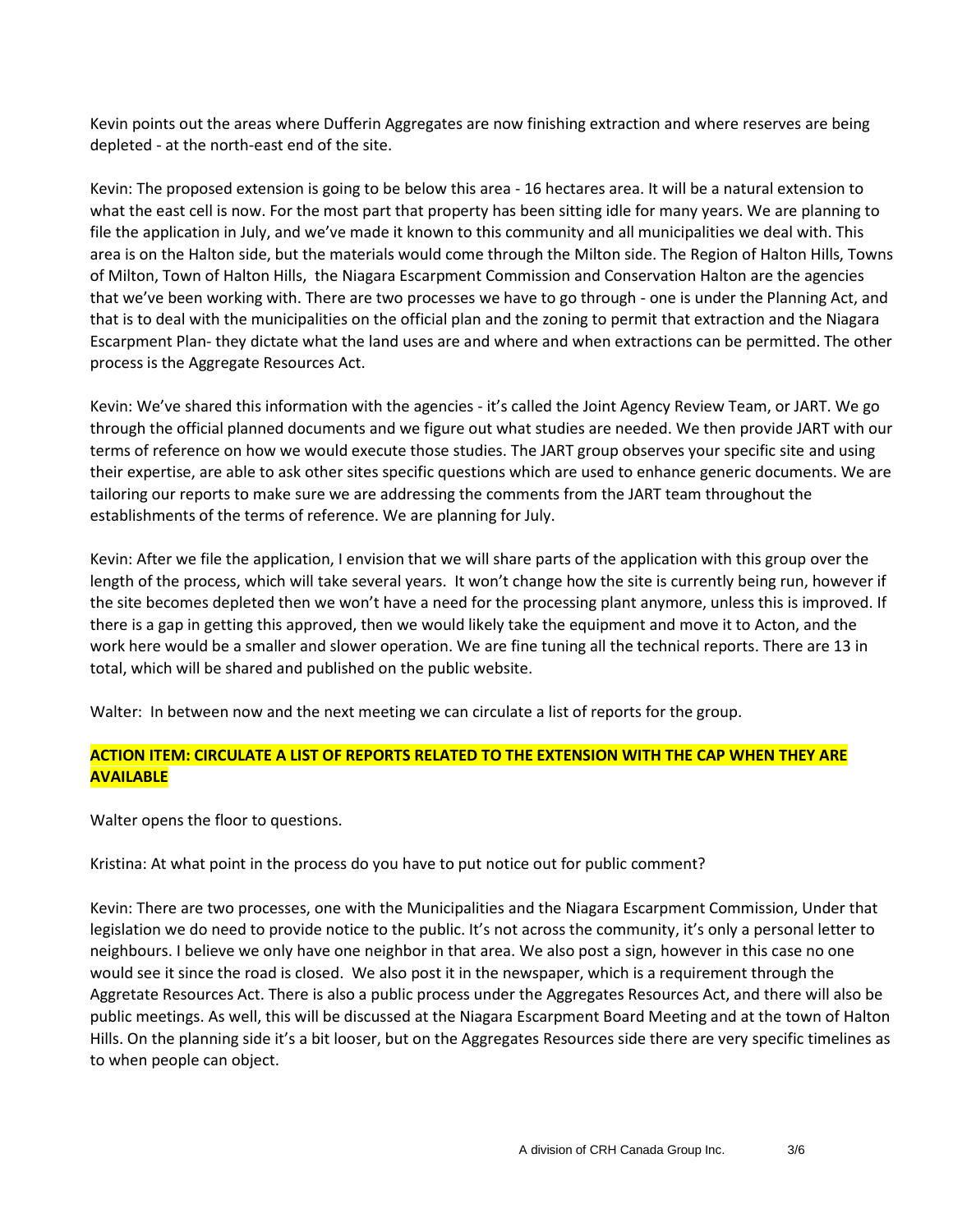Colin: What's your estimated timeline in terms of approvals? Is there a drop date where you would have to say you need to move your equipment to Acton?

Kevin: We are still sorting that out, but we know at the current rates that the quarry will likely be depleted by the end of 2024. If the economy keeps strong and we don't change things, then by the end of 2024 we would be depleted and so we are trying to sort that out because we know we need a bigger plant in Acton. What we are proposing to do, is when we file our application formally, we will be transparent with the approval committee and make our drop out dates clear.

Colin: Thank you for your openness, transparency is not always the case.

Lisa: I just wanted to add, with the respect to the consultation piece, the NEC has a process as well. Once the amendment application is received and it has gone through the commission, the first step would be for the commission to endorse the application be circulated and to post it on the environmental registry website, generally for a 60-day period. They would also circulate it to interested parties, other agencies, and other ministries for comment as well. Also, for people within 120 meters of the proposed amendment area.

Morgan asks if there are any other questions. Next agenda item - updating the terms of reference.

Morgan reads aloud and invites the CAP to review the tracked-changed updated Terms of Reference document.

Kevin: I want to give some context to these edits made by Walter and I and add that it is our goal that this document represents the people that live around the quarry and the politicians that represent those people. It is not the intention to exclude people, but to keep the focus on this quarry.

Kristina: Could you clarify that in the CAP member criteria section not all boxes need to be ticked, these are different criteria upon which we would base membership?

Morgan: Correct.

Scott: When you talk about balanced distribution, you give examples, but they do not include anything reference to business.

Morgan: We will add "local business owners" to this list of criteria for membership.

Brian Lewis joined the meeting.

Scott: This document talks about the selection of CAP members, that potential members are put forward for consideration and that we will discuss, but nowhere in the document does it say we are actually approving members.

Morgan: Yes, we will add that any member up for consideration must be approved by the CAP.

Brian: In some portions we reference Milton Quarry and in other parts you reference Halton Hills. Some of the people who participate in these meetings are Halton Hills residents, should all information in this document be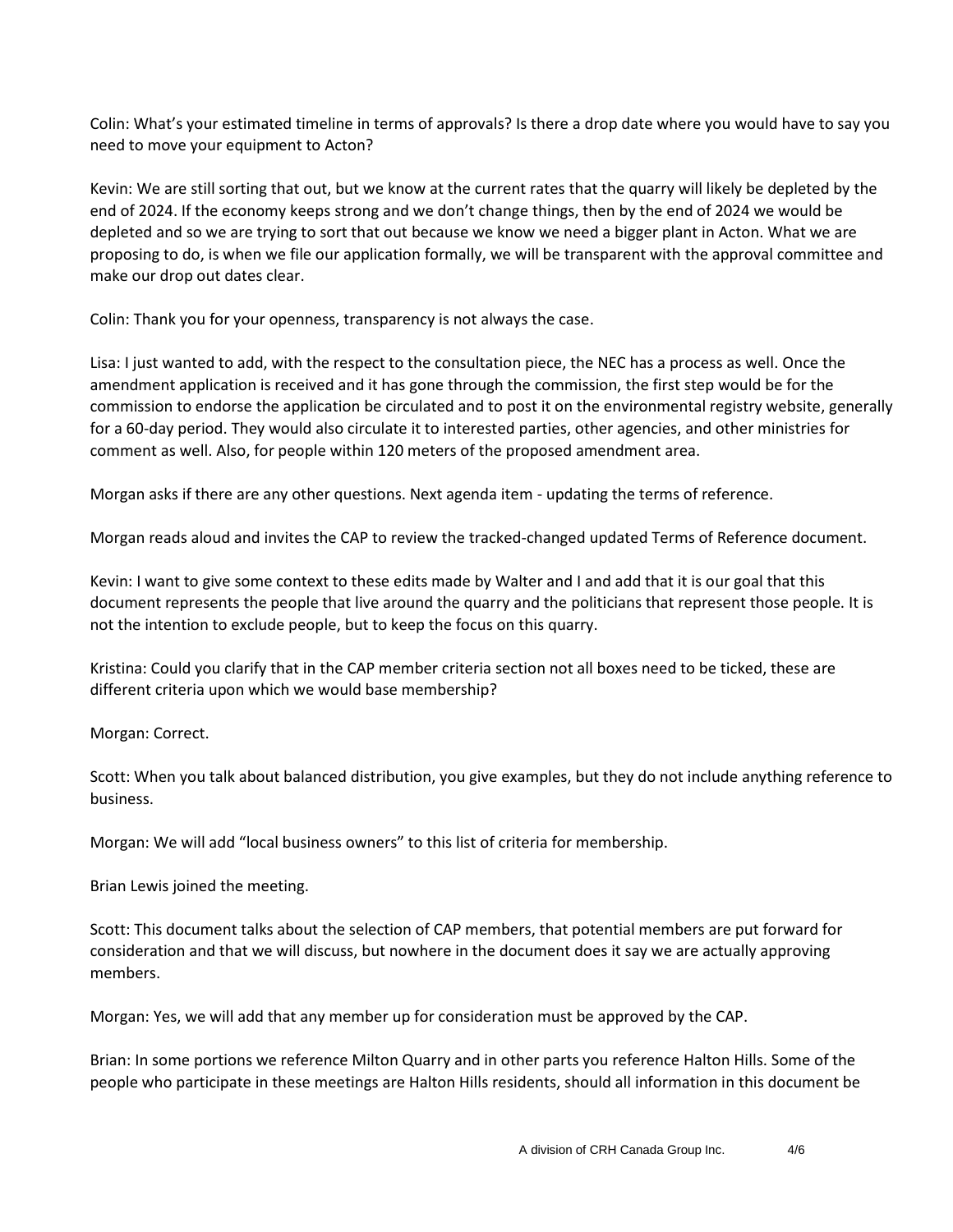addressing Halton Hills and properly identify Halton Hills as well? I don't want people from Halton Hills to feel unwelcome. Is the "open forum" section open to anyone?

Morgan: The "open forum" section is open to anyone interested in speaking about a topic or ask a question. When we have a guest, we like to have an understanding of their desired discussion topics so we can add them to the agenda and be prepared.

Brian: We have a case where a counselor who is very active on the CAP is not able to attend due to health issues. If he would miss multiple meetings, is there a way of excusing his absence.

Morgan: We did soften some of the language surrounding the issue of multiple missed meetings as it was brought up last meeting. It's an extenuating circumstance and he has been very active in the CAP. We would leave it up to the CAP to decide the outcome and continue to work with him to understand his situation.

Brian: That language "may be asked to step down from the CAP' is very negative language. There has to be a better way of wording that.

Morgan: We can wordsmith it and add that the CAP would address the absence and next steps.

Walter: To go back to a point raised earlier, the reason we say Milton Quarry is because that's how its known in our company. If we called it the Milton/Halton Hills Quarry people would be confused. But we can take a look and add a clause that when we reference the Milton Quarry, located in Halton Hills, we are addressing both Milton and Halton Hills areas.

Kristina: My question is with respect to people who would like to attend a meeting with less than one-week notice. I understand the rationale behind that, but I'm wondering if we can make a revision that in emergency circumstances the CAP could vote to allow someone to speak with less than one-week notice.

Morgan: Yes, that sounds reasonable and we can add that language in.

Walter: The origin behind that was that there were some people who would just show up to the meetings.

Morgan: The other reason for that is that if there were any materials that needed to be gathered beforehand, its best to have notice so that we could answer any questions that might be asked.

Alan: I'm wondering if that website address is correct, because it didn't work for me. The only place I could find minutes was on the CRH Canada website.

Kevin: You're correct, Alan. You do need to go to the Dufferin Aggregate's website, so we will need to clean that up.

Colin: Just on the issue of last-minute items, there is a provision in most municipalities where, at the vote of the majority, the rules can be waived to allow someone to speak. In case of severe weather or other circumstances, we have voted to allow someone to speak above the regular provision and within a week.

Morgan: That is helpful context Colin, thank you for that.